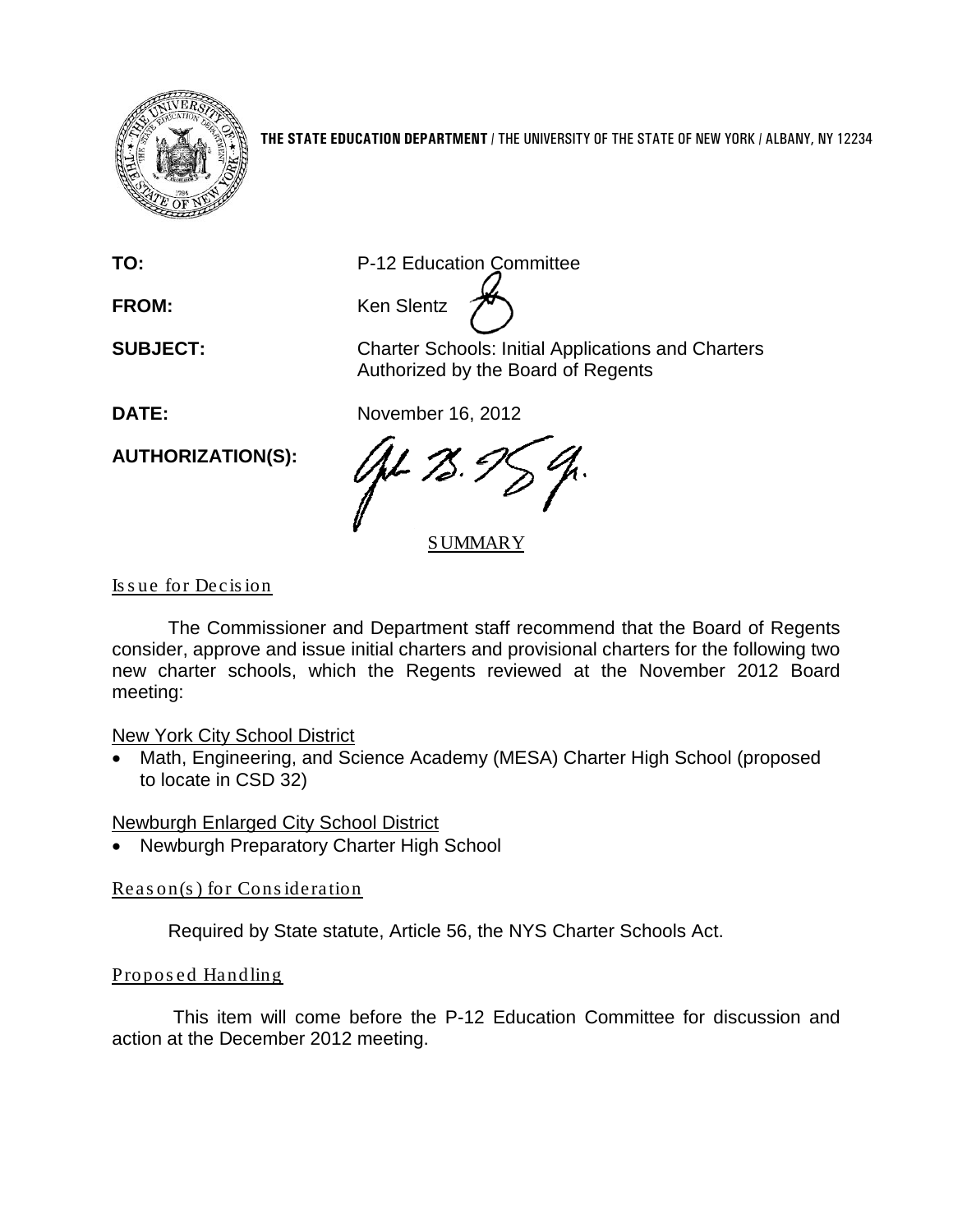## Background Information

The Commissioner and Department staff recommend that the Board of Regents issue the initial charters and provisional charters for the above listed two new charter schools. These application packages came before the P-12 Education Committee for discussion with eight other new schools in November. Because Department staff could not complete certain due diligence requirements that were delayed by disruptions related to Hurricane Sandy, the Committee could not take action on these two new school proposals at the November board meeting. As of November 13, 2012, all statutory requirements related to application review have been satisfactorily completed.

Together with the eight charter schools authorized in November, these new schools will add over 4500 high quality public K-12 seats for families in New York State. The schools represent a range of innovative educational and organizational approaches to improving learning outcomes and college and career readiness for students, with a strong focus on the needs of students who may be educationally or economically disadvantaged, English language learners or students with disabilities. Both schools will be high schools; one will serve over-age under-credited students who have dropped out or at risk of dropping out of high school. Additional details about the two proposed charter schools and how Department staff reviewed the applications is included in the attached *Summary, Findings and Recommendation* for each proposed school. These documents are also posted on the Regents Web page at: [http://www.regents.nysed.gov/meetings/.](http://www.regents.nysed.gov/meetings/) The Full Applications for each school are posted at [http://www.p12.nysed.gov/psc/startcharter.html.](http://www.p12.nysed.gov/psc/startcharter.html)

Chapter 101 of the Laws of 2010 increased the cap on the number of charters that can be issued in New York State, from 200 to 460. The statute also designates the Board of Regents and the Board of Trustees of the State University of New York (SUNY) as the authorizers for the additional 260 charters (130 charters to be issued by each, with no more than 57 in New York City) and requires that the two chartering entities create competitive Request for Proposal (RFP) processes for applications for the additional 260 charters. The two Boards are required to issue RFPs for new charter applications in cycles on August 1, 2010, January 1, 2011, January 1, 2012 and September 1, 2013. Charters not issued in each RFP round may be added to the number of charters to be issued in the subsequent RFP; and after September 1, 2013, the two Boards may issue any remaining charters through an RFP process on a timetable and at a pace which is left to their discretion.

The Board of Regents application and review process is designed to award charters to applicants that demonstrate the greatest probability of creating high quality public schools. The Department revised the charter school application process in the summer of 2010 to align with the criteria that is outlined in Chapter 101 of the Laws of 2010. The Department's first RFP was issued on August 1, 2010, and resulted in the issuance of seven initial charters for new Regents-authorized charter schools in December 2010. The Department's second RFP, issued on January 1, 2011, resulted in the issuance of nine initial charters in September 2011. In order to maximize the opportunity for applicants to submit charter school proposals and increase the number of high quality K-12 public school seats for students, the 2012 Request for Proposals to Establish Charter Schools Authorized by the Board of Regents outlined multiple rounds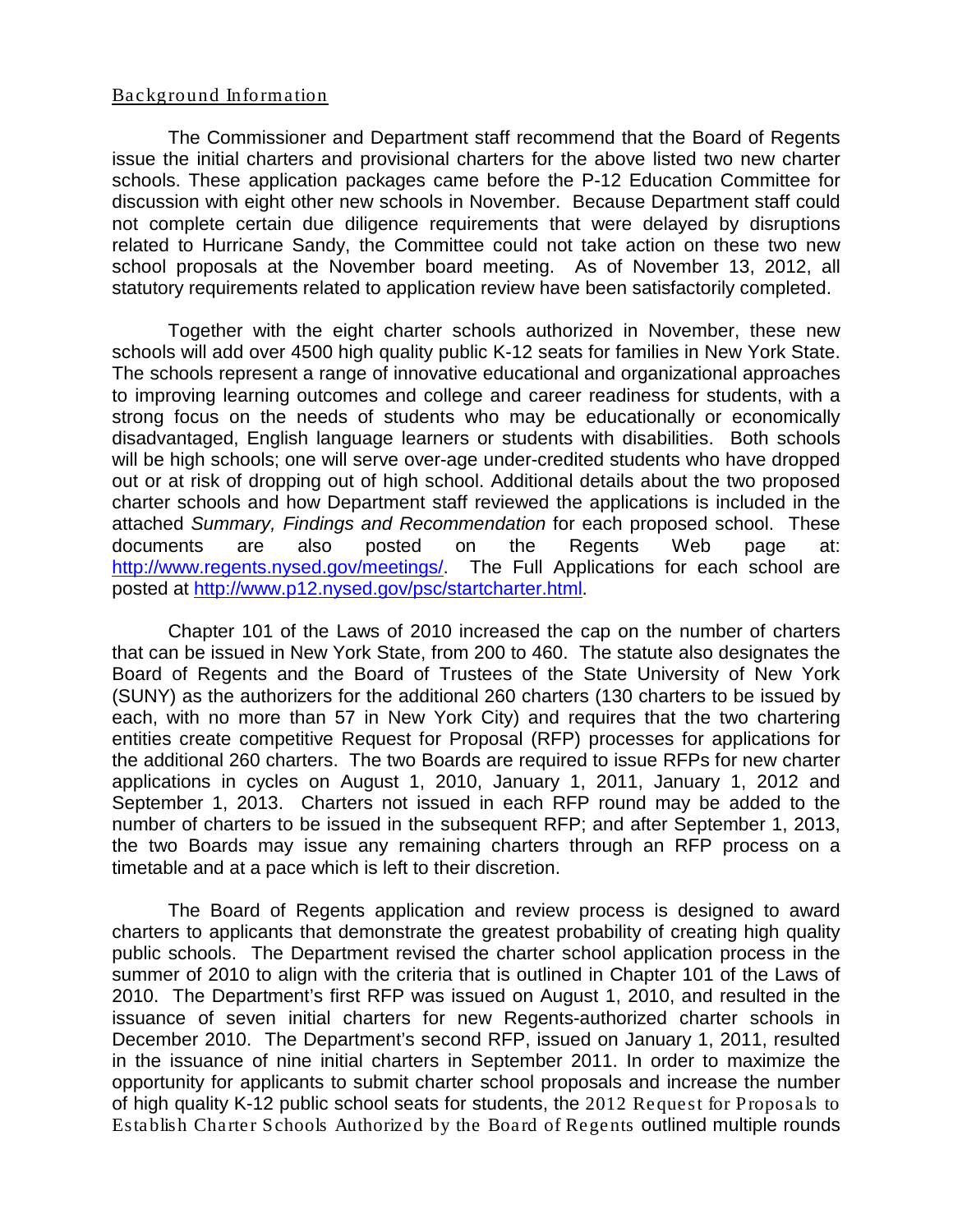of review. Round 1 resulted in the issuance of three charters for new Regentsauthorized charter schools in June 2012. As a result of Round 2 of the 2012 RFP, in November 2012, the Regents approved and issued charters to eight new Regentsauthorized charter schools. If the Regents approve and issue charters to the Math, Engineering, and Science Academy (MESA) Charter High School and Newburgh Preparatory Charter High School this month that will bring the 2012 Round 2 total to ten new Regents-authorized charter schools. A third application round was conducted in fall 2012 but yielded no viable applications.

The application and review process consists of multiple phases in which applicants are invited to advance on the basis of the successful evaluation of each submission.

The steps in the review process include:

- Submission and review of a Letter of Intent providing a brief description of the school mission and design; the proposed student population (including plans to meet enrollment and retention goals for target populations); initial evidence of community outreach efforts and community support; a proposed location and/or proposed facility; information about the founding group and anticipated members of the initial board of trustees. For Round 2 of the 2012 RFP, 54 Letters of Intent were submitted to the Charter School Office by June 25, 2012. Of the 54 Letters received, 37 applicants were invited to submit full applications; 16 Letters were not accepted because they did not meet submission requirements; and one applicant group withdrew from consideration at this stage.
- Submission and review of a written Full Application providing the full design of the proposed school, including instructional model and approach, targeted student population, organizational structure and financial plan. The Full Application is structured to objectively evaluate the proposed school's educational alignment and operational compliance to the requirements and educational priorities of the Charter School Act. Twenty-five applications were submitted by the July 31, 2012 deadline. One application was not accepted because it was incomplete. Each accepted application was rigorously evaluated by a four-member expert panel, each of which included qualified consultants, volunteer peer reviewers who are current active educators in public schools or universities, and experienced Department staff.
- Review of public comment provided through formal public hearings (required to be conducted by the school district of location for the proposed school) and through direct oral and written communication with the Assistant Commissioner of the Office of School Innovation.
- Capacity interviews with founding groups to discuss application details and to evaluate the skill and knowledge of the initial board of trustees to launch and operate the proposed school. The Department found that the Full Applications presented by eleven applicant groups (representing 14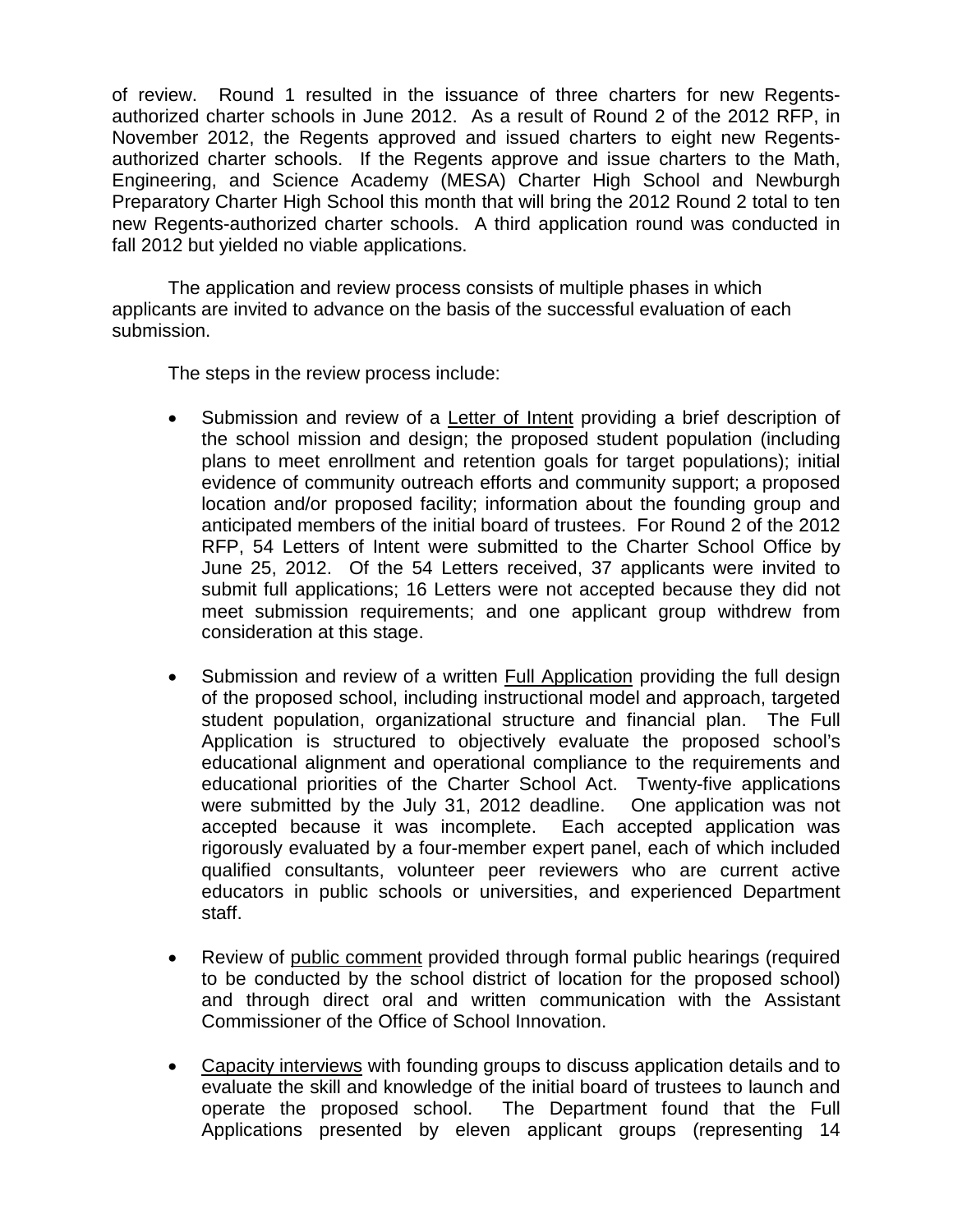proposed schools) met required evaluation criteria and these groups were invited to a capacity interview.

• Recommendations are made the Board of Regents by the Commissioner to award new charters to applicant groups with the strongest plan and presentation to launch and operate a highly effective public school. These recommendations are based on a synthesis of information gathered throughout all stages of the process. After full evaluation of the information provide through capacity interviews and public comments, staff recommends ten of the twenty-four submitted applications for consideration by the Regents. The Department found that the remaining 2012 Round 2 applications and applicant groups were fundamentally lacking in the presentation of a complete, comprehensive and viable school design plan or capacity to implement that plan. Department staff informed applicants of the option to withdraw the applications and resubmit in future RFP rounds.

An up-to-date summary of the RFP application cycles conducted by the Department on behalf of the Regents is presented below:

| <b>RFP</b><br><b>Cycle</b> | <b>Letters of</b><br>Intent<br><b>Submitted</b> | <b>Full Applications Submitted</b>                                                                                                   | <b>Charters</b><br><b>issued</b><br>$(H \cap NYC)$ | <b>Charters</b><br>left under<br>cap<br>(# in NYC) |
|----------------------------|-------------------------------------------------|--------------------------------------------------------------------------------------------------------------------------------------|----------------------------------------------------|----------------------------------------------------|
| 2010                       | 39                                              | 35 prospectuses were submitted; 16<br>applicants were invited to submit full<br>applications;<br>15 full applications were submitted | 7(5)                                               | 123(52)                                            |
| 2011                       | 100                                             | 80 prospectuses were submitted; 37<br>applicants were invited to submit full<br>applications;<br>36 full applications were submitted | 9(7)                                               | 114(45)                                            |
| 2012<br>Round 1            | 30                                              | 20 applicants were invited to submit<br>full applications;<br>14 full applications were submitted                                    | 3(3)                                               | 111(42)                                            |
| 2012<br>Round 2            | 54                                              | 37 applicants were invited to submit<br>full applications;<br>25 full applications were submitted                                    | 10(8)                                              | 101 (34)                                           |

## Recommendation

That the Regents find that the proposed charter schools: (1) meet the requirements set out in Article 56 of the Education Law, and all other applicable laws, rules and regulations; (2) will operate in an educationally and fiscally sound manner; (3) are likely to improve student learning and achievement and materially further the purposes set out in subdivision two of section twenty-eight hundred fifty of Article 56 of the Education Law; and (4) will have a significant educational benefit to the students expected to attend the charter school, and therefore: